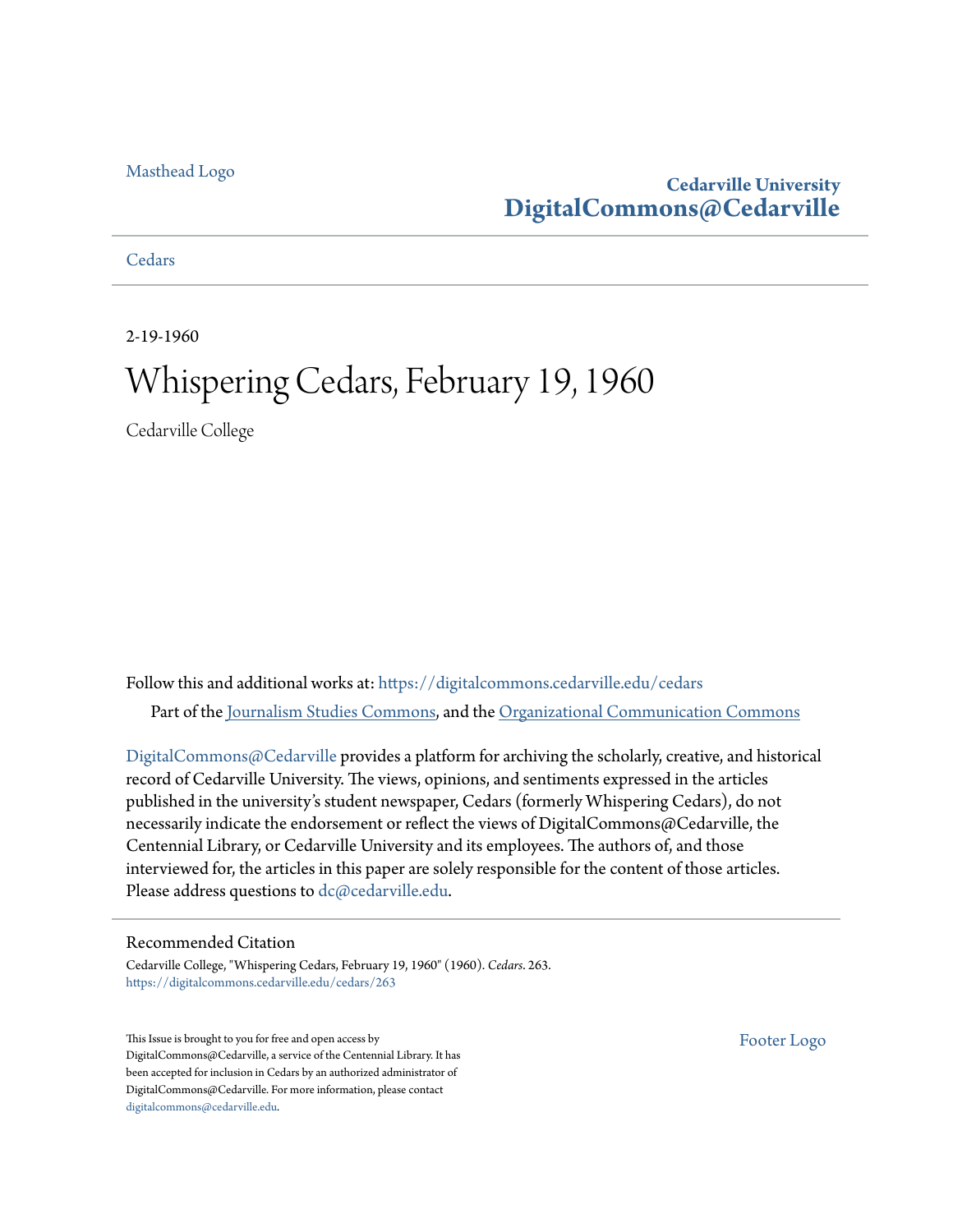

DR. EASTEP TO CONCLUDE LECTURES TONIGHT

The Annual Spring Bible Lectures will be concluded for this year when Dr. ). B. Eastep, of Covington, Kentuoky, delivers his final lecture on the book to the Philippians in the service tonight. Dr. Eastep has lectured on Philip-

pians in the evenings, and in the norning services he has spoken on var-Lous topics which he feels will edify the Christians.

The high regard which the Ad ministration holds for Dr. Eastep is illustrated in the fact that they chose him, a Southern Baptist minister, to deliver the Annual Lectures. That this regard for him is justified can be substantiated by noting .the many favorqble comments which have been made by the students.

The high regard held for him by the Calvary Baptist Church in Covington, Kentucky, is shown by the fact that in March he will be celebrating <sup>q</sup>is thirty-third year as pastor of that church .

Although our speaker has not had any previous connection with the school, he expresses an admiration for the school, saying, "I have been very favorably impresses by the

 $($  con't page 2)  $\cdot$ 

# "PORTS OF LOVE" BANQUET THEME

"Ports of Love" was the theme of the annual Valentine Banquet sponsored by Gamma Chi held at Geyers Restaurant, February 12. Mr. Robert Underwood acted as Master of Ciremonies.

Following dinner, sailor Ray Shepherd narrated a world tour which took the group to different "Ports of Love." Each port featured gaily dresses "natives" who represented their country in song.

#### \* \* \* \*

# SOCK 'N BUSKIN HARD AT WORK

"The Blue Teapot" and "Andante" are the one-act plays to be presented by Sock 'N Buskin members next Tuesday night at 8:15 p.m. in Cedarcliff Auditorium. The "The Blue Teapot",

# $\cdot$ (con't page 4)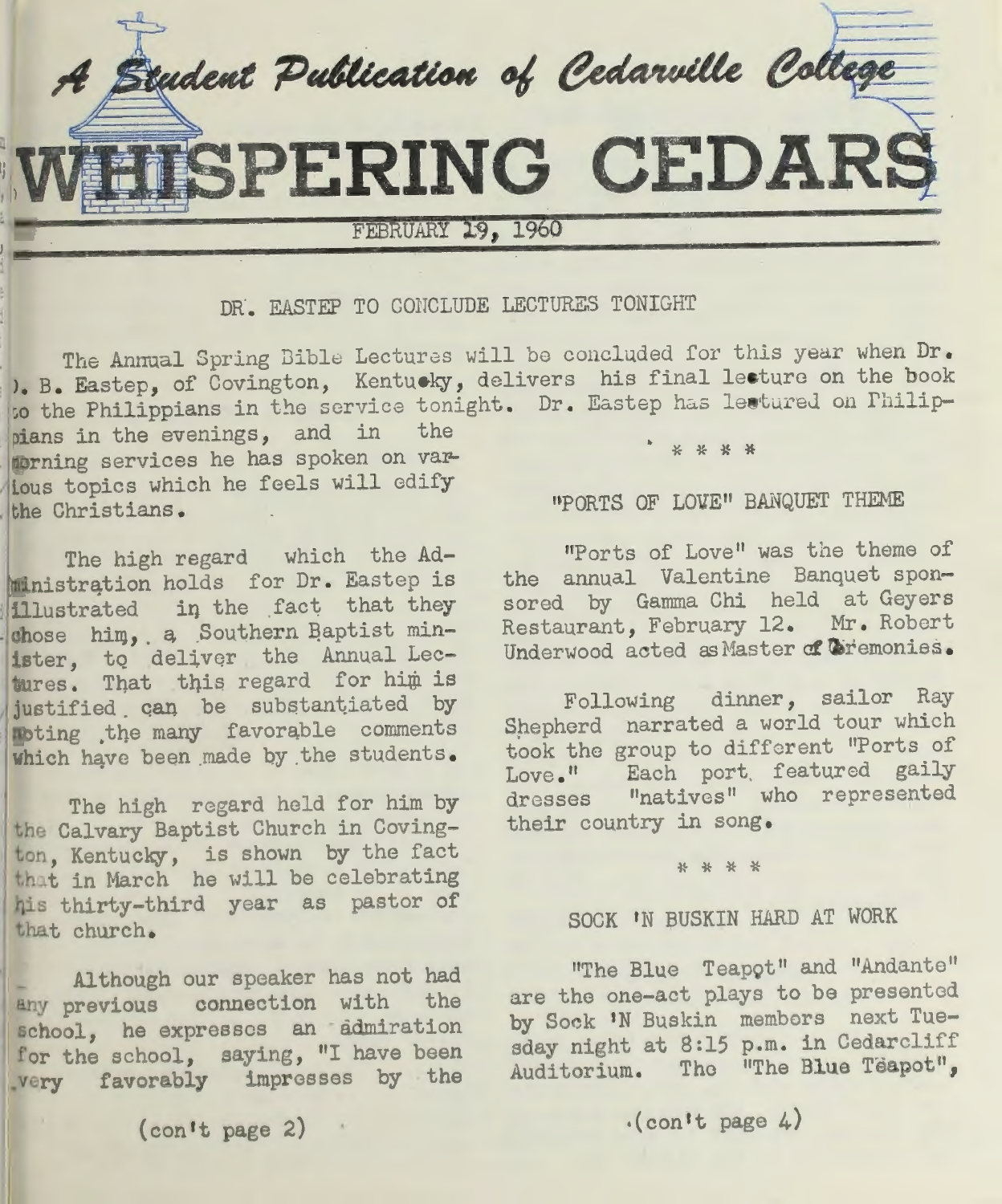# COLLEGE FAMILY CHANGES FACES

Juw5 like every January here at the college, students came and went. Out of a first-semester enrollment of 250, about 17 students dropped out after semester exams. At second semester registration, approximately that same number enrolled for the first time or re-enrolled after an absence.

Coming in as freshmen wereSharon. Addleman of Hillsdale, Michigan; Nancy Shimits of East Cleveland, Ohio;Norma Smith of South Bend, Indiana; Robert Bell of Kent, Ohio; and Dale Adams, a returning student from Meadville, Pennsylvania. The sophomore class gained Donna Davis of Detroit, Michi -gan; William Washburn of Xenia, Ohio; Earl Dunlap of Kalkaska, Michigan;and returning students Bill Lane of Blanchester, Ohio, and Charles Fry of Crawfordsville, Indiana. William Jennings, Don Rickard from Toledo, Ohio, Benjamin Cullers from West Virginia, and Robert Kidd from Brooklyn, New York made the junior class a 'bit larger. Special students anrolled for classes who were not registered last semester are Ernestine McCartt of South Solon, Ohio, Ruth Ager and Alberta Carr of Cedarville, Ohio.

#### \* \* \* \*

# SOPHOMOLES SPONSOR "CENTERVILLE AWAKENING"

Simply because a man has a deep desire to be a missionary, that doesnt mean mission work is where God wants him. God works through the life of one man and his wife to show them that He needs them in the States and uses

them to start a real revival in the city of Centerville.

"Centerville Awakening" will be shown Saturday night, February 27, at 8 p.m. in Milner Chapel. The Sophomore Class is sponsoring the film as its all-school party. Refreshments will be served in the dining hall after the film.

#### \* \* \* \*

# DR. EASTEP'S LECTURES (Cont.)

by the school. I love schools which are based on a sound approach to the Bible, and this school has impressed me with a good, balanced atmosphere. Even the school's regulations are well balanced--exerting the proper influence on the students, yet not being "legalistic. UHe is a member of the Boards of two Baptist colleges: Tennessee Temple College and Piedmont College in Winston-Salem, N.Carolina.

when asked if he felt that the students had responded well to his ministry, our speaker replied, "It is hard to say. A school group is something like a penitentiary-they all have to be there...If I can help the Christians to appreciate their heritage, and to be more like Christ, I will have accomplished my purpose. It is hard to preach to a strange audience, because I don't know their peculiar needs."

Dr. Williams, who along with President James Jeremiah has filled the pulrit in Covington for Dr. Eastepon vanious occasions, stated, "It was felt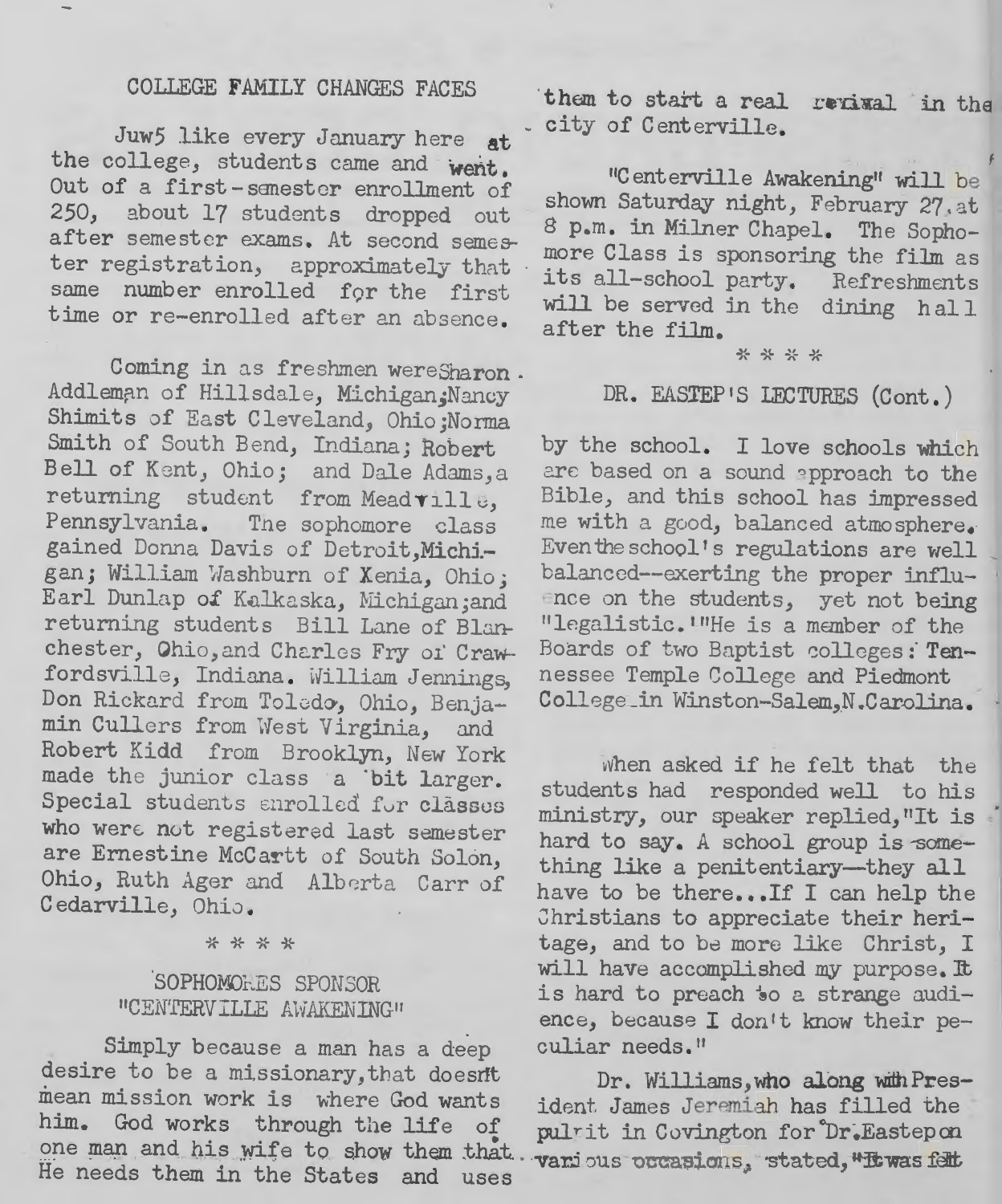that his ministry would be of peculiar blessing to the school. And, he has done a wonderful job."

•

- After the lectures are completed, the next event of significance to the spiritual life ef the college will be the Day of Prayer, which will be next Wednesday, the 24th of February.

\* \* \* \*

#### NEW ARRIVALS FIGHT IT OUT

It looks as though the girls have it l Keith and Karen Collett started the ball rolling last fall with a little girl, Kelly. Mark Evans, son of the Bill Evans, came along a few weeks later. Since then Don Adams and his wife had Debra, the Warren Allens an other girl, Dave and Glenda 'Cochrane, Tamara Lynn, and Larry and Beverly Smith, Linda Ann. Laura Colleen surprised Everett and Laura Fox. The Dean Mayos tried to even up the score with a pair of twins, David and Timothy. It was a good try, but the girls are still ahead 6 to 3l

\* \* \* \*

staff on completion of the 1960 Cedar- their opinions---this assured an acville Cottlege yearbook. Miss Kantzer curate basis of comparison. and the staff: Jim Entner, , Delores Osborn, Donis Collier, Otis Stone, poll, it is beneficial to your col-Dick Cook, Marlene Davis, Esther Weiss lege life to get married, or else bick COOK, Harlene Davis, Booner Welss lege life to got married, the case since last spring. We hear that this afraid to give their honest opinyearbook is going to be better than ions. ever and so look forward to seeing it.

#### "IT DOES THEM GOOD"

A survey which Church Horn took of the married men of Cedarville College at the end of the first semester revealed that our "captive males<sup>"</sup> not only enjoy their status but assert that it has helped them in college work.

Chuck insisted that the survey was not intended as a recommendation te unmarried students, but the results do leave a strong impression.

Of the thirteen men polled, twelve stated that their grades in college had improved since marriage and one that his grades remained the same. The same twelve said they felt a more mature sense of responsibility; one felt his condition remained the same. Ten claimed that their spiritual lives have improved since marriage, and three felt that there had been no noticeable change. While one claimed a more active social life, four said there has been no change, and eight felt that their participation in college social activities had decreased because of their jobs (to support their families.)

Only students who were married after they entered Cedarville

Congratulations to the Miracle College were permitted to register

According to results of this